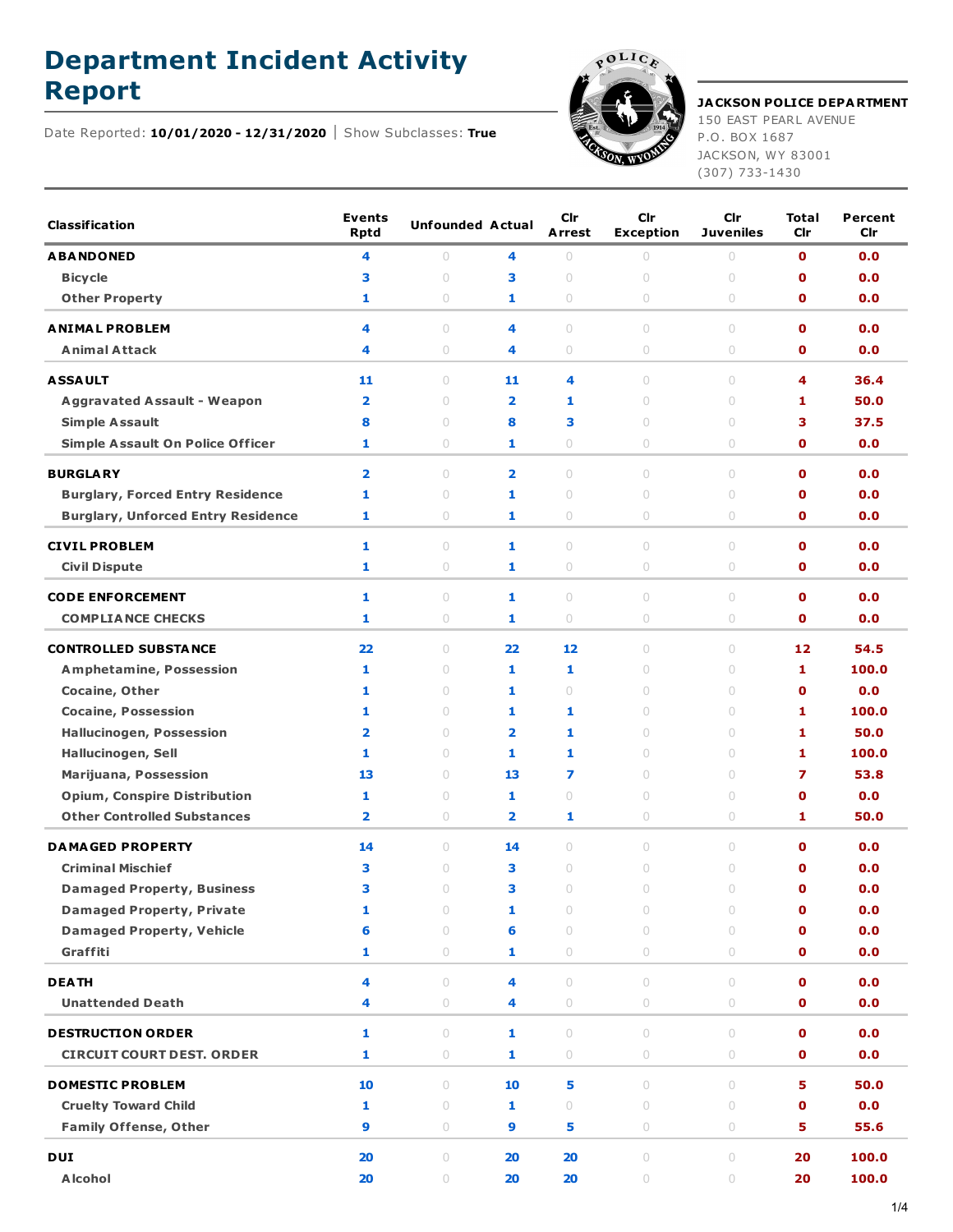| <b>FALL ON TOWN PROPERTY</b>           | 1                       | $\circ$                          | 1                       | $\circ$                          | $\circ$    | $\circ$                          | $\mathbf o$             | 0.0         |
|----------------------------------------|-------------------------|----------------------------------|-------------------------|----------------------------------|------------|----------------------------------|-------------------------|-------------|
| <b>FALL ON TOWN PROPERTY</b>           | 1                       | 0                                | 1                       | $\circ$                          | $\circ$    | $\circ$                          | O                       | 0.0         |
| <b>FAMILY DISTURBANCE</b>              | $\overline{\mathbf{2}}$ | $\begin{array}{c} \n\end{array}$ | $\overline{\mathbf{2}}$ | $\cup$                           | $\cup$     | $\cup$                           | $\mathbf{O}$            | 0.0         |
| <b>Verbal Argument</b>                 | $\overline{\mathbf{2}}$ | $\circ$                          | 2                       | $\cup$                           | 0          | $\circ$                          | $\mathbf{0}$            | 0.0         |
|                                        |                         |                                  |                         |                                  |            |                                  |                         |             |
| <b>FORGERY</b>                         | $\overline{\mathbf{z}}$ | $\circ$                          | 7                       | 3                                | $\circ$    | $\circ$                          | 3                       | 42.9        |
| <b>Forgery Of Checks</b>               | 1                       | $\begin{array}{c} \n\end{array}$ | 1                       | $\begin{array}{c} \n\end{array}$ | $\cup$     | $\circ$                          | $\mathbf 0$             | 0.0         |
| <b>Pass Counterfeited Documents</b>    | $\overline{\mathbf{2}}$ | $\cup$                           | 2                       | $\cup$                           | $\cup$     | $\begin{array}{c} \n\end{array}$ | $\mathbf 0$             | 0.0         |
| <b>Pass Forged Documents</b>           | 1                       | $\cup$                           | 1                       | $\begin{array}{c} \n\end{array}$ | 0          | $\circ$                          | $\mathbf 0$             | 0.0         |
| <b>Possess Counterfeited Documents</b> | 2                       | $\circ$                          | 2                       | $\overline{\mathbf{2}}$          | 0          | $\circ$                          | 2                       | 100.0       |
| <b>Possess Forged Documents</b>        | 1                       | $\circ$                          | 1                       | 1                                | 0          | $\circ$                          | 1                       | 100.0       |
| <b>FRAUD</b>                           | 8                       | $\bigcirc$                       | 8                       | $\cup$                           | $\cup$     | $\cup$                           | $\mathbf 0$             | 0.0         |
| <b>Fraud By Wire</b>                   | $\overline{\mathbf{2}}$ | $\begin{array}{c} \n\end{array}$ | 2                       | $\cup$                           | 0          | $\begin{array}{c} \n\end{array}$ | $\mathbf 0$             | 0.0         |
| <b>Fraud Imperson</b>                  | $\overline{2}$          | $\circ$                          | 2                       | $\circ$                          | 0          | $\circ$                          | $\mathbf 0$             | 0.0         |
| Fraud, Illegal Use Credit Cards        | 3                       | $\circ$                          | З                       | $\bigcirc$                       | 0          | $\cup$                           | O                       | 0.0         |
| <b>Mail Fraud</b>                      | 1                       | $\circ$                          | 1                       | 0                                | 0          | $\circ$                          | $\mathbf o$             | 0.0         |
| <b>HARASSMENT</b>                      | 3                       | $\begin{array}{c} \n\end{array}$ | 3                       | 1                                | 0          | $\cup$                           | 1                       | 33.3        |
| <b>Electronic Communication</b>        | 1                       | $\circ$                          | 1                       | $\circ$                          | $\circ$    | $\circ$                          | $\mathbf o$             | 0.0         |
| Harassment, Other                      | 2                       | $\circ$                          | 2                       | 1                                | 0          | $\circ$                          | 1                       | 50.0        |
|                                        |                         |                                  |                         |                                  |            |                                  |                         |             |
| <b>HEALTH/SAFETY</b>                   | 1                       | $\circ$                          | 1                       | $\cup$                           | $\circ$    | $\circ$                          | $\mathbf 0$             | 0.0         |
| <b>Drugs, Health Or Safety</b>         | 1                       | $\circ$                          | 1                       | $\circ$                          | 0          | $\circ$                          | $\mathbf 0$             | 0.0         |
| <b>HOMICIDE</b>                        | $\mathbf{1}$            | $\circ$                          | 1                       | 1                                | $\circ$    | $\circ$                          | 1                       | 100.0       |
| Homicide, Willful Nonfamily Weapon     | 1                       | $\circ$                          | 1                       | 1                                | 0          | $\circ$                          | 1                       | 100.0       |
| <b>JUVENILE PROBLEM</b>                | 4                       | $\bigcirc$                       | 4                       | $\cup$                           | $\cup$     | $\overline{\mathbf{2}}$          | $\overline{2}$          | 50.0        |
| <b>Juvenile Problem</b>                | 1                       | $\begin{array}{c} \n\end{array}$ | 1                       | $\begin{array}{c} \n\end{array}$ | 0          | 1                                | 1                       | 100.0       |
| <b>Other Problem</b>                   | 1                       | $\circ$                          | 1                       | $\circ$                          | 0          | 1                                | 1                       | 100.0       |
| <b>Runaway Juvenile</b>                | 2                       | $\circ$                          | 2                       | 0                                | 0          | $\circ$                          | O                       | 0.0         |
|                                        |                         |                                  |                         |                                  |            |                                  |                         |             |
| <b>KIDNAPPING</b>                      | $\overline{\mathbf{2}}$ | $\circ$                          | $\overline{\mathbf{2}}$ | $\overline{\mathbf{2}}$          | $\circ$    | $\circ$                          | $\overline{\mathbf{2}}$ | 100.0       |
| Kidnap Adult                           | $\overline{2}$          | $\circ$                          | 2                       | $\overline{\mathbf{2}}$          | 0          | $\circ$                          | $\overline{2}$          | 100.0       |
| <b>LIQUOR LAW</b>                      | 5                       | $\circ$                          | 5                       | 5                                | $\circ$    | $\circ$                          | 5                       | 100.0       |
| <b>Liquor, Possess</b>                 | $\overline{\mathbf{2}}$ | $\circ$                          | 2                       | $\overline{\mathbf{2}}$          | $\circ$    | $\circ$                          | $\overline{\mathbf{2}}$ | 100.0       |
| Liquor, Sell                           | 1                       | $\circ$                          | 1                       | 1                                | $\cup$     | $\circ$                          | 1                       | 100.0       |
| <b>Liquor, Transport</b>               | $\overline{\mathbf{2}}$ | $\circ$                          | 2                       | $\overline{\mathbf{2}}$          | $\circ$    | $\circ$                          | $\overline{2}$          | 100.0       |
| <b>MEDICAL</b>                         | $\mathbf{1}$            | $\circ$                          | $\mathbf{1}$            | $\begin{array}{c} \n\end{array}$ | $\circ$    | $\circ$                          | $\mathbf o$             | 0.0         |
| <b>Breathing Problem</b>               | $\mathbf{1}$            | 0                                | 1                       | $\circ$                          | $\circ$    | $\circ$                          | $\mathbf 0$             | 0.0         |
| <b>MENTAL SUBJECT</b>                  | $\boldsymbol{9}$        | $\begin{array}{c} \n\end{array}$ | 9                       | 1                                | $\circ$    | $\circ$                          | $\mathbf{1}$            | 11.1        |
| <b>Hospital Transport</b>              | $\overline{\mathbf{2}}$ | $\begin{array}{c} \n\end{array}$ | $\overline{\mathbf{2}}$ | $\circ$                          | $\circ$    | $\circ$                          | $\mathbf o$             | 0.0         |
| <b>Mental Subject</b>                  | $\overline{ }$          | $\circ$                          | 7                       | 1                                | $\circ$    | $\circlearrowright$              | 1                       | 14.3        |
|                                        |                         |                                  |                         |                                  |            |                                  |                         |             |
| <b>MISCELLANEOUS</b>                   | $\overline{\mathbf{2}}$ | $\circ$                          | $\overline{\mathbf{2}}$ | $\begin{array}{c} \n\end{array}$ | $\circ$    | $\circ$                          | $\mathbf o$             | 0.0         |
| <b>MISCELLA NEOUS INCIDENTS</b>        | 2                       | $\circlearrowright$              | $\overline{\mathbf{2}}$ | $\bigcirc$                       | $\bigcirc$ | $\circ$                          | $\mathbf 0$             | 0.0         |
| <b>NON UCR REPORTABLE</b>              | 4                       | $\circ$                          | 4                       | $\circ$                          | $\circ$    | $\circ$                          | $\mathbf o$             | 0.0         |
| <b>Non UCR Reportable</b>              | 4                       | 0                                | 4                       | $\bigcirc$                       | $\circ$    | $\circlearrowright$              | $\mathbf o$             | 0.0         |
| <b>OBSTRUCT JUSTICE</b>                |                         | $\circ$                          |                         |                                  | $\circ$    | $\begin{array}{c} \n\end{array}$ | 3                       | 50.0        |
| <b>Probation Violations</b>            | 6<br>5                  | $\circ$                          | 6<br>5                  | 3<br>3                           | $\circ$    | $\circ$                          | з                       |             |
| <b>Violation Of A Court Order</b>      | 1                       | $\circlearrowright$              | 1                       | $\circ$                          | $\circ$    | $\circ$                          | $\mathbf o$             | 60.0<br>0.0 |
|                                        |                         |                                  |                         |                                  |            |                                  |                         |             |
| <b>OBSTRUCT POLICE</b>                 | 4                       | $\circ$                          | 4                       | 1                                | $\circ$    | $\circ$                          | 1                       | 25.0        |
| <b>Obstructing Police, Other</b>       | 1                       | $\circlearrowright$              | 1                       | $\circ$                          | $\circ$    | $\circ$                          | O                       | 0.0         |
| <b>Resisting/Interfering W/Police</b>  | З                       | $\circ$                          | 3                       | 1                                | $\circ$    | $\bigcirc$                       | 1                       | 33.3        |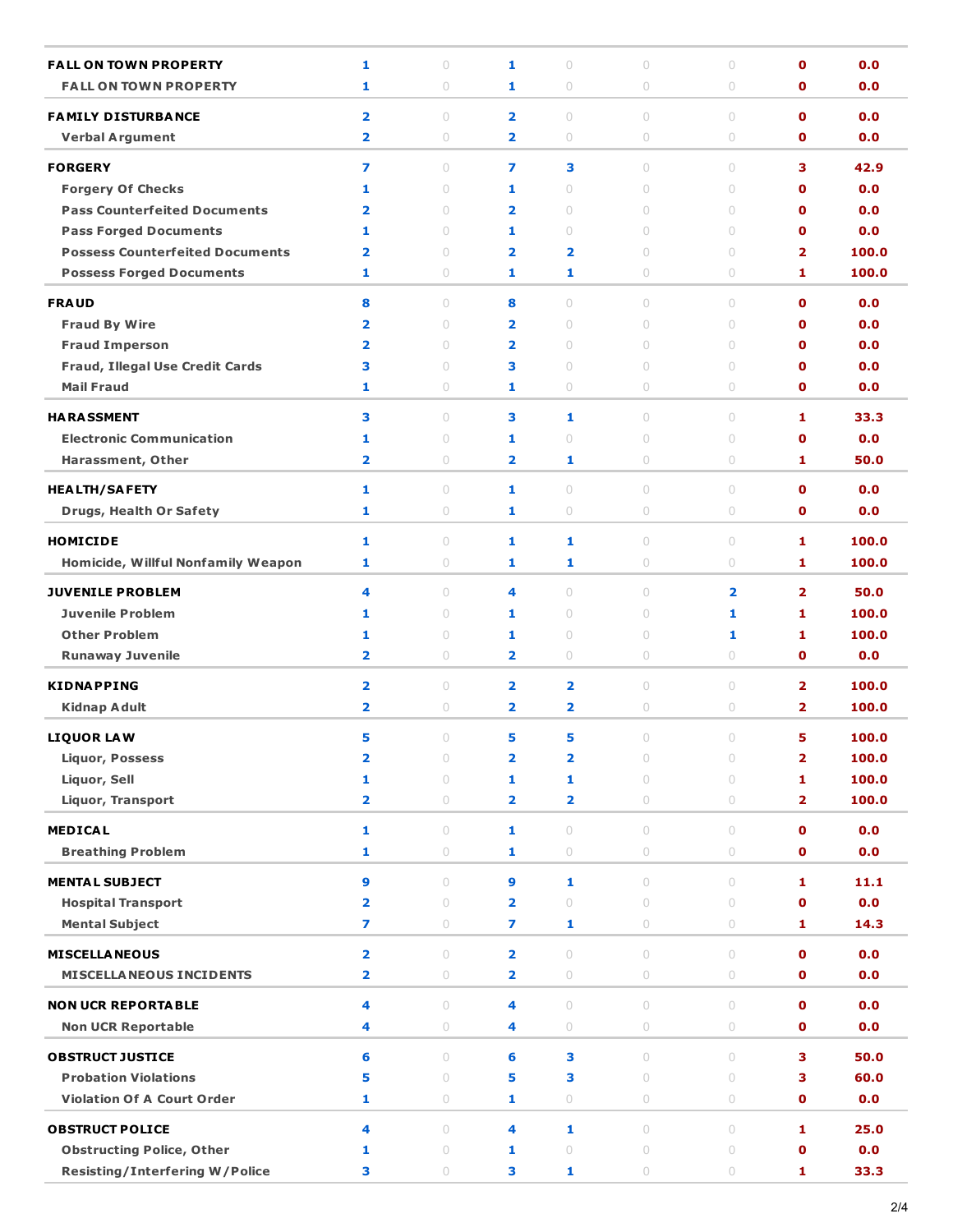| <b>OTHER SEX OFFENSE</b>                      | $\overline{\mathbf{2}}$ | $\circ$    | $\overline{\mathbf{2}}$ | 0                       | $\circ$                          | 0       | $\mathbf 0$    | 0.0   |
|-----------------------------------------------|-------------------------|------------|-------------------------|-------------------------|----------------------------------|---------|----------------|-------|
| <b>Sex Offense, Against Child Fondling</b>    | 1                       | $\circ$    | 1                       | $\circ$                 | $\circ$                          | $\circ$ | O              | 0.0   |
| <b>Sex Offense, Other</b>                     | 1                       | $\circ$    | 1                       | 0                       | $\circ$                          | 0       | O              | 0.0   |
| <b>PORNOGRAPHY</b>                            | 1                       | $\circ$    | 1                       | $\circ$                 | $\begin{array}{c} \n\end{array}$ | $\circ$ | $\mathbf 0$    | 0.0   |
| <b>Obscene Material, Possess</b>              | 1                       | $\circ$    | 1                       | 0                       | $\circ$                          | 0       | $\mathbf 0$    | 0.0   |
|                                               |                         |            |                         |                         |                                  |         |                |       |
| PRIVACY VIOLATION                             | 1                       | $\circ$    | 1                       | 1                       | $\circ$                          | $\circ$ | 1              | 100.0 |
| <b>Criminal Trespass</b>                      | 1                       | $\circ$    | 1                       | 1                       | $\circ$                          | 0       | 1              | 100.0 |
| <b>PROBATION ORDER</b>                        | 5                       | $\circ$    | 5                       | 1                       | $\circ$                          | $\circ$ | 1              | 20.0  |
| (COURT USE ONLY)                              | 5                       | $\circ$    | 5                       | 1                       | $\circ$                          | 0       | 1              | 20.0  |
| <b>PROPERTY</b>                               | 14                      | $\circ$    | 14                      | $\circ$                 | $\circ$                          | $\circ$ | $\mathbf 0$    | 0.0   |
| <b>Found Property</b>                         | 12                      | $\circ$    | 12                      | 0                       | $\circ$                          | 0       | O              | 0.0   |
| <b>Lost Property</b>                          | $\overline{\mathbf{2}}$ | $\circ$    | 2                       | 0                       | $\circ$                          | 0       | $\mathbf 0$    | 0.0   |
|                                               |                         |            |                         |                         |                                  |         |                |       |
| <b>PROPERTY CRIMES</b>                        | 3                       | $\circ$    | з                       | 0                       | $\circ$                          | 0       | $\mathbf 0$    | 0.0   |
| <b>Property Crimes</b>                        | 3                       | $\circ$    | з                       | $\circ$                 | $\circ$                          | $\circ$ | $\mathbf 0$    | 0.0   |
| <b>PUBLIC INTOX</b>                           | 9                       | $\circ$    | 9                       | 7                       | $\circ$                          | 0       | 7              | 77.8  |
| <b>Public Intoxication</b>                    | 9                       | $\circ$    | 9                       | 7                       | $\circ$                          | 0       | 7              | 77.8  |
|                                               |                         |            |                         |                         |                                  |         |                |       |
| <b>PUBLIC PEACE</b>                           | 3                       | $\circ$    | з                       | 0                       | $\circ$                          | 0       | $\mathbf 0$    | 0.0   |
| <b>Disorderly Conduct</b>                     | 1                       | $\circ$    | 1                       | $\circ$                 | $\circ$                          | $\circ$ | O              | 0.0   |
| <b>Harassing Communication</b>                | 1                       | $\circ$    | 1                       | 0                       | $\circ$                          | 0       | O              | 0.0   |
| <b>Public Peace Other</b>                     | 1                       | $\circ$    | 1                       | 0                       | $\circ$                          | 0       | $\mathbf 0$    | 0.0   |
| <b>RELEASE ORDER</b>                          | 5                       | $\circ$    | 5                       | 0                       | $\circ$                          | 0       | $\overline{2}$ | 40.0  |
| (COURT USE ONLY)                              | 5                       | $\circ$    | 5                       | $\circ$                 | $\circ$                          | $\circ$ | $\overline{2}$ | 40.0  |
| <b>SEXUAL ASSAULT</b>                         | $\overline{\mathbf{2}}$ | $\circ$    | $\overline{\mathbf{2}}$ | 0                       | $\circ$                          | $\circ$ | $\mathbf o$    | 0.0   |
| <b>Fondling</b>                               | 1                       | $\circ$    | 1                       | 0                       | $\circ$                          | $\circ$ | O              | 0.0   |
| <b>Statutory Rape</b>                         | 1                       | $\circ$    | 1                       | 0                       | $\circ$                          | 0       | 0              | 0.0   |
|                                               |                         |            |                         |                         |                                  |         |                |       |
| <b>STOLEN VEHICLE</b>                         | 4                       | $\circ$    | 4                       | $\circ$                 | $\circ$                          | $\circ$ | 1              | 25.0  |
| <b>Vehicle Theft, Auto</b>                    | 4                       | $\circ$    | 4                       | 0                       | $\circ$                          | 0       | 1              | 25.0  |
| <b>SUSPICIOUS</b>                             | 13                      | $\circ$    | 13                      | 0                       | $\circ$                          | $\circ$ | $\mathbf 0$    | 0.0   |
| <b>Suspicious Activity</b>                    | 11                      | $\circ$    | 11                      | 0                       | $\circ$                          | 0       | $\mathbf 0$    | 0.0   |
| <b>Suspicious Person</b>                      | $\overline{\mathbf{2}}$ | $\bigcirc$ | 2                       | $\circ$                 | $\circlearrowright$              | $\circ$ | $\mathbf o$    | 0.0   |
| <b>THEFT</b>                                  | 18                      | $\circ$    | 18                      | 1                       | $\circ$                          | $\circ$ | 1              | 5.6   |
| Larceny, From Building                        | 9                       | $\circ$    | 9                       | $\circ$                 | $\circ$                          | $\circ$ | $\mathbf o$    | 0.0   |
| Larceny, From Vehicle                         | 4                       | $\circ$    | 4                       | $\circ$                 | $\circ$                          | $\circ$ | $\mathbf o$    | 0.0   |
| <b>Shoplifting</b>                            | 1                       | $\circ$    | 1                       | 1                       | $\circ$                          | $\circ$ | 1              | 100.0 |
| <b>Theft Other</b>                            | 4                       | $\bigcirc$ | 4                       | $\circ$                 | $\circ$                          | 0       | $\mathbf 0$    | 0.0   |
|                                               |                         |            |                         |                         |                                  |         |                |       |
| TRAFFIC (CRIMINAL VIOLATION)                  | 15                      | $\circ$    | 15                      | 10                      | $\circ$                          | $\circ$ | 10             | 66.7  |
| <b>Criminal Traffic Violation</b>             | 15                      | 0          | 15                      | 10                      | $\circlearrowright$              | 0       | 10             | 66.7  |
| <b>TRAFFIC ACCIDENT</b>                       | 34                      | $\circ$    | 34                      | 5                       | $\circ$                          | 0       | 5              | 14.7  |
| Hit/Run, Injury                               | 1                       | $\circ$    | 1                       | 1                       | $\bigcirc$                       | $\circ$ | 1              | 100.0 |
| Hit/Run, Private Prop Damg                    | 8                       | $\circ$    | 8                       | $\overline{\mathbf{2}}$ | $\circ$                          | $\circ$ | $\overline{2}$ | 25.0  |
| Hit/Run, Vehicle Damg                         | 20                      | $\circ$    | 20                      | 1                       | $\circ$                          | $\circ$ | 1              | 5.0   |
| <b>Traffic Accident, Vehicle Damage</b>       | 4                       | $\circ$    | 4                       | 1                       | $\circ$                          | $\circ$ | 1              | 25.0  |
| <b>Traffic Accident. Public Property Damg</b> | 1                       | 0          | 1                       | $\circ$                 | 0                                | $\circ$ | $\mathbf 0$    | 0.0   |
| <b>TRAFFIC PROBLEM</b>                        | 3                       | $\circ$    | 3                       | $\overline{\mathbf{2}}$ | $\circ$                          | $\circ$ | $\overline{2}$ | 66.7  |
| <b>Reckless Driver</b>                        | 1                       | $\circ$    | 1                       | $\circ$                 | $\circ$                          | $\circ$ | $\mathbf 0$    | 0.0   |
| <b>Traffic Offense</b>                        | $\overline{\mathbf{2}}$ | $\bigcirc$ | 2                       | $\overline{\mathbf{2}}$ | $\circlearrowright$              | $\circ$ | $\mathbf{2}$   | 100.0 |
|                                               |                         |            |                         |                         |                                  |         |                |       |
| <b>TRESPASSING</b>                            | з                       | $\bigcirc$ | З                       | 1                       | $\circlearrowright$              | $\circ$ | 1              | 33.3  |